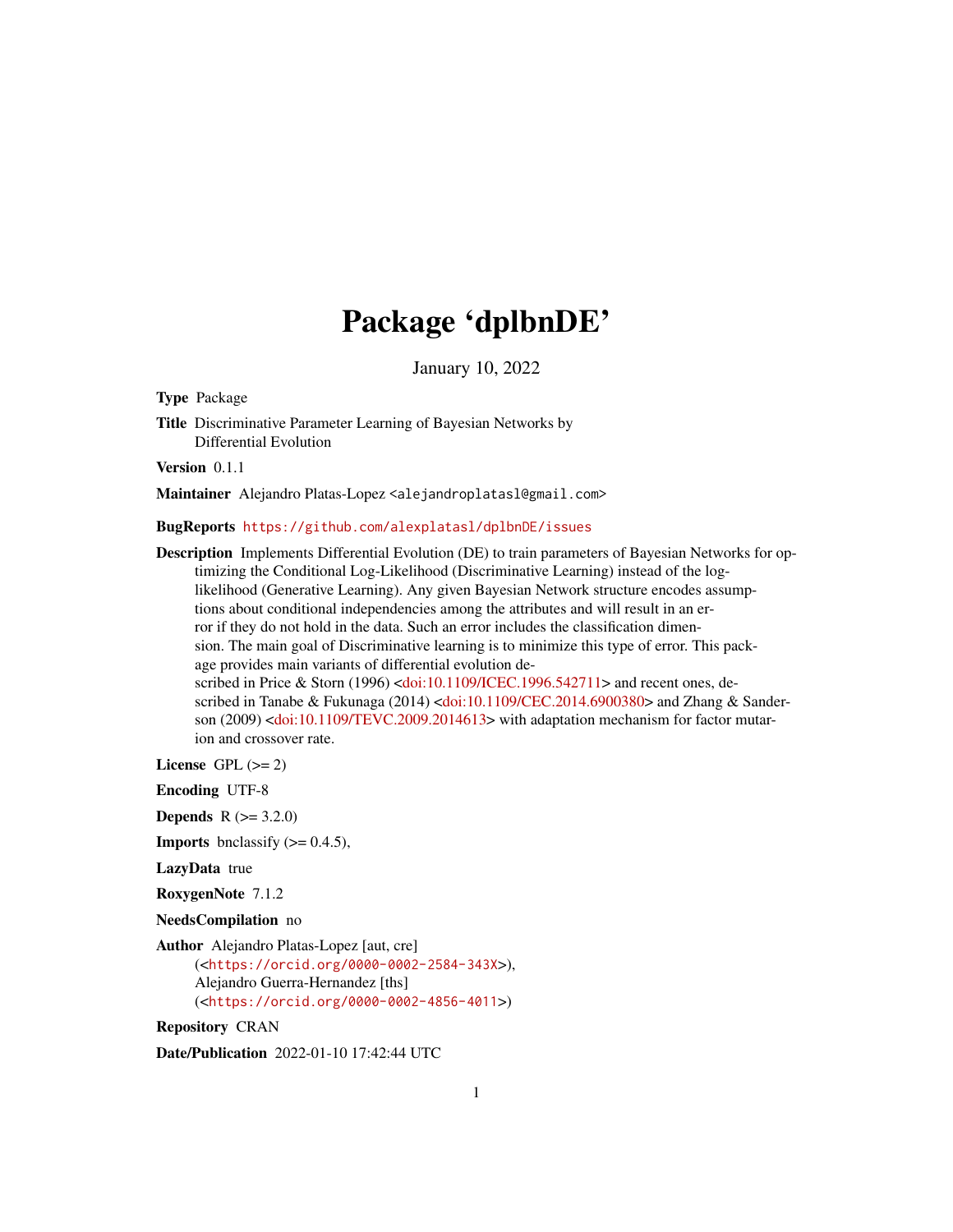### <span id="page-1-0"></span>R topics documented:

car *Car Evaluation Data Set.*

### Description

Data set from the UCI repository: <https://archive.ics.uci.edu/ml/datasets/Car+Evaluation>.

### Format

A data.frame with 7 columns and 1728 rows.

<span id="page-1-1"></span>

| DE | Discriminative parameter learning of bayesian networks by differen- |
|----|---------------------------------------------------------------------|
|    | tial evolution                                                      |

### Description

A list with Bayesian Networks, structure and parameters learned in a discriminative way by diferential evolution returned by [lshade](#page-7-1), [jade](#page-6-1), [DEbest](#page-2-1), or [DErand](#page-3-1) functions.

### Examples

```
data(car)
dpl.lshade <- lshade(NP=40, G=50, data = car, class.name = names(car)[7], c = 0.1,
structure = "tan", pB=0.05, edgelist = NULL, verbose = 5)
dpl.lshade
```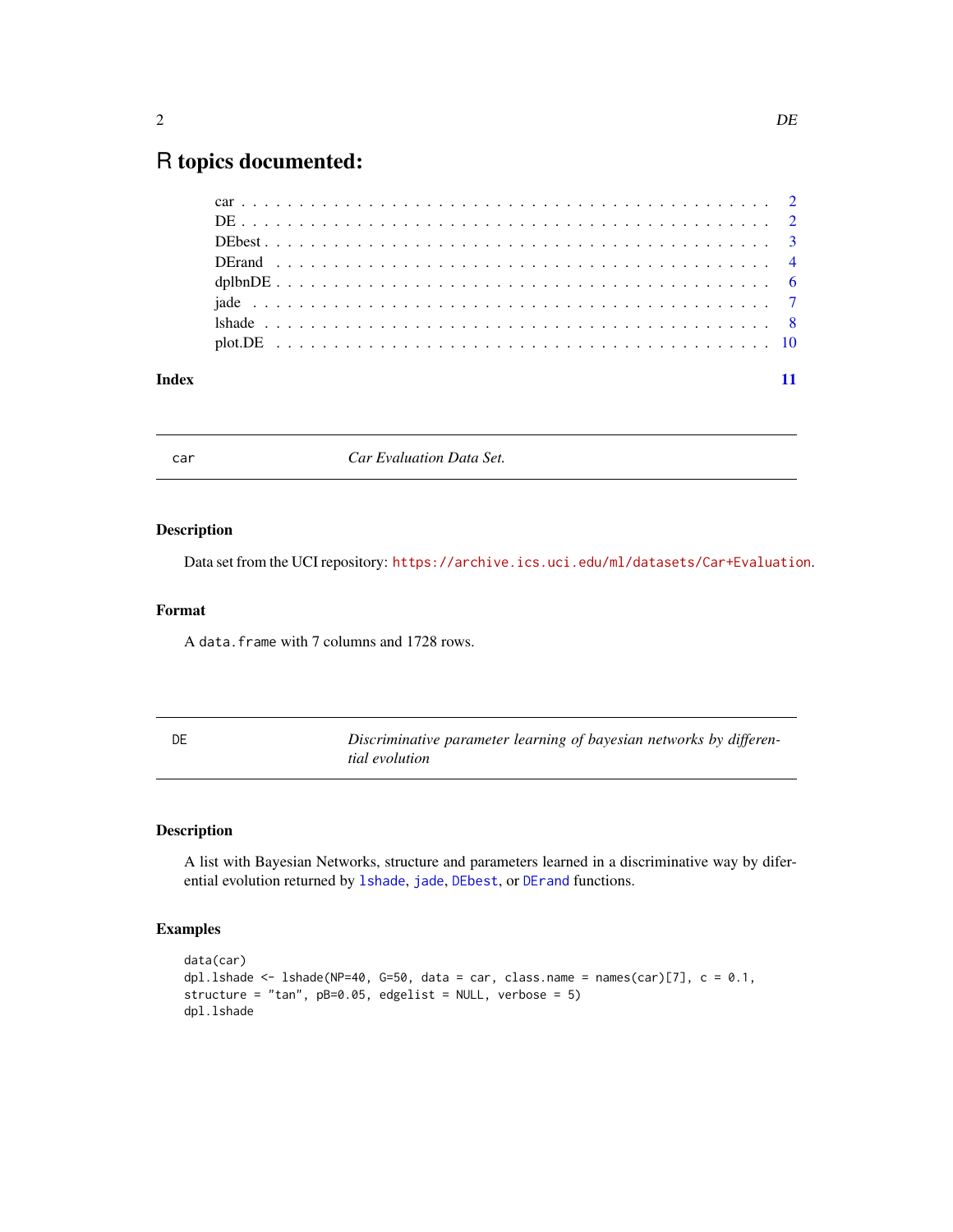<span id="page-2-1"></span><span id="page-2-0"></span>

### Description

Learn parameters of a Bayesian Network in a discriminative way by Differential Evolution with variant best/k/

### Usage

```
DEbest(
 NP = 40,G = 100,data,
 class.name,
  F = 0.5,
 CR = 0.7,
 mutation.pairs = c(1, 2),
  crossover = c("bin", "exp"),
  structure = c("nb", "tancl", "hc"),
  edgelist = NULL,
  verbose = 25,
  ...
)
```
### Arguments

| <b>NP</b>  | positive integer giving the number of candidate solutions in the initial popula-<br>tion.                                                     |
|------------|-----------------------------------------------------------------------------------------------------------------------------------------------|
| G          | positive integer specifying the maximum number of generations that may be<br>performed before the algorithm is halted.                        |
| data       | The data frame from which to learn the classifier.                                                                                            |
| class.name | A character. Name of the class variable.                                                                                                      |
| F          | A numeric. Mutation factor. Default is 0.5.                                                                                                   |
| CR         | A numeric. Cross over factor. Default is 0.7.                                                                                                 |
|            | mutation. pairs A positive integer giving the number of pairs $(1 or 2)$ used in the mutation step.                                           |
| crossover  | A character. Crossover type among binomial (bin) or exponential (exp).                                                                        |
| structure  | A character. Name of the structure learning function. "tan" uses Tree Aug-<br>mented Network. "nb" uses Naive Bayes. "hc" uses Hill Climbing. |
| edgelist   | A matrix. An optional edge list to use a custom BN structure, that will replace<br>de learned structure.                                      |
| verbose    | positive integer indicating the number of generations until the iteration progress<br>should be printed.                                      |
| $\cdots$   | other structure learning options from tan_cl or tan_hc.                                                                                       |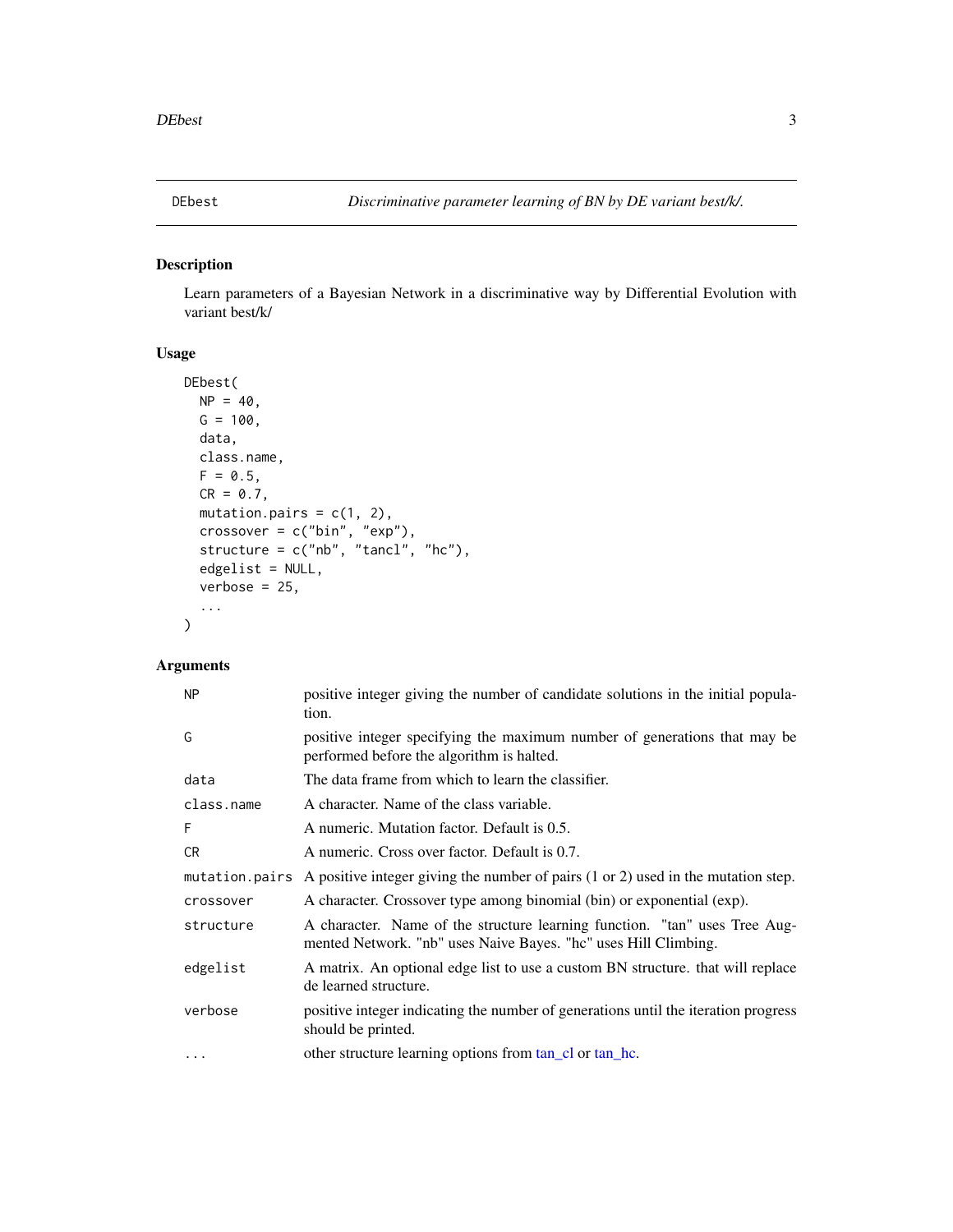### <span id="page-3-0"></span>Value

An object of class DE, which is a list with the following components:

| Best        | A bnc_bn object with the best individual in the final population, i.e., the bayesian<br>network with the best fitness at the end of evolution. |
|-------------|------------------------------------------------------------------------------------------------------------------------------------------------|
| BestCLL     | A numeric specifying the Conditional Log-Likelihood of the best individual.                                                                    |
| pobFinal    | A list of bnc_bn objects with the final population, i.e., a set of bayesian networks<br>with optimized parameters at the end of evolution.     |
| CLLPobFinal | A numeric vector specifying the Conditional Log-Likelihood of the final popu-<br>lation.                                                       |
| N.evals     | An integer giving the total number of evaluations.                                                                                             |
| convergence | A numeric vector giving the maximum Conditional Log-Likelihood at each gen-<br>eration.                                                        |
| evaluations | An integer vector giving the total number of evaluations at each generation.                                                                   |

### Examples

```
# Load data
data(car)
# Parameter learning with "best/1/bin" variant
dpl.best1bin \leq DEbest(NP=25, G=35, data = car, class.name = names(car)[7], F = 0.5,
CR = 0.7, mutation.pairs = 1, crossover = "bin", structure = "tan", edgelist = NULL,
verbose = 10# Print results
print(dpl.best1bin)
## Not run: plot(dpl.best1bin)
```
DErand *Discriminative parameter learning of BN by DE variant rand/k/.*

### Description

Learn parameters of a Bayesian Network in a discriminative way by Differential Evolution with variant rand/k

### Usage

```
DErand(
 NP = 40,
 G = 100,data,
  class.name,
  F = 0.5.
  CR = 0.7,
  mutation.pairs = c(1, 2),
  crossover = c("bin", "exp"),
```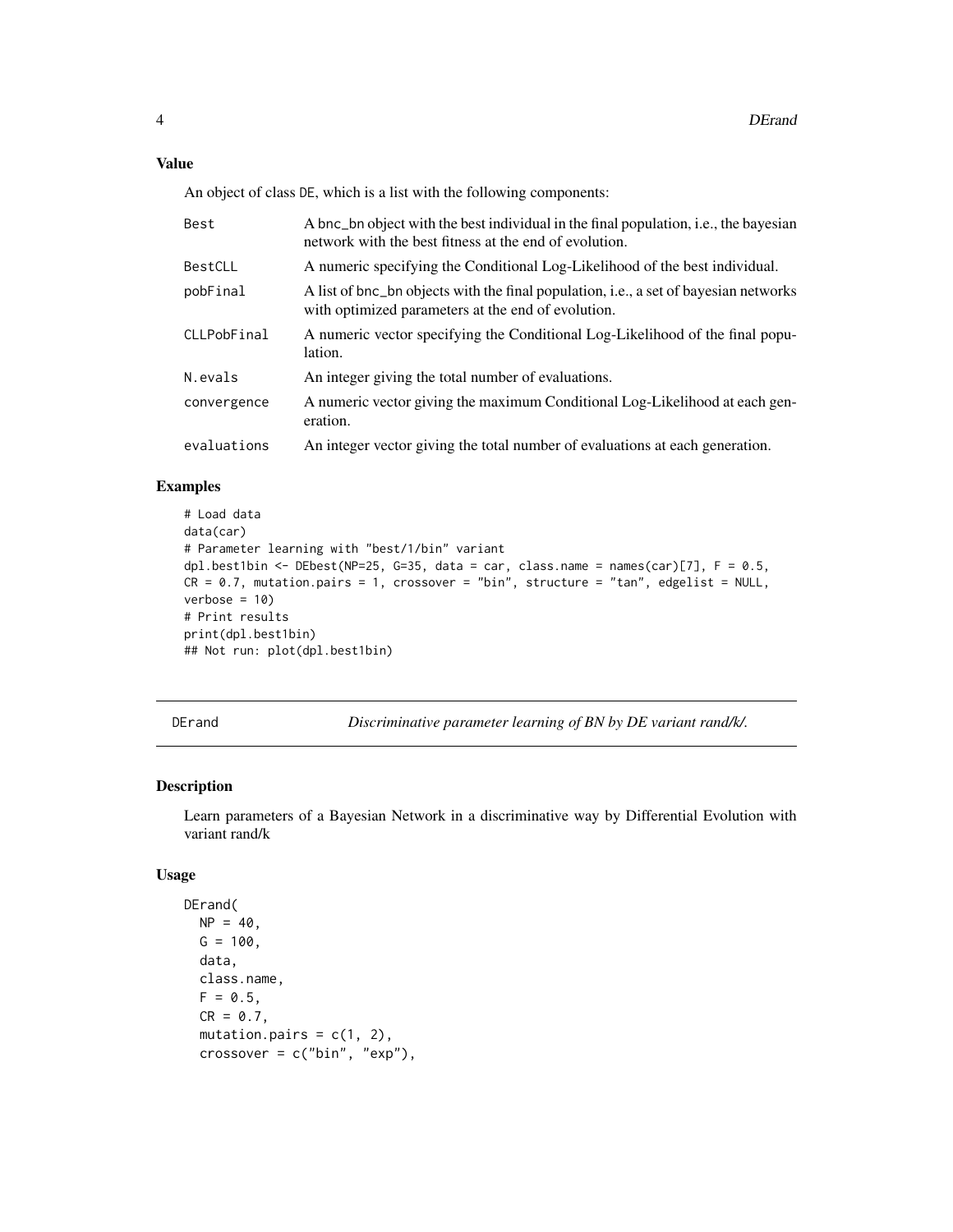### <span id="page-4-0"></span>DErand 5

```
structure = c("nb", "tancl", "hc"),
 edgelist = NULL,
 verbose = 25,
  ...
)
```
### Arguments

| NΡ         | positive integer giving the number of candidate solutions in the initial popula-<br>tion.                                                     |
|------------|-----------------------------------------------------------------------------------------------------------------------------------------------|
| G          | positive integer specifying the maximum number of generations that may be<br>performed before the algorithm is halted.                        |
| data       | The data frame from which to learn the classifier.                                                                                            |
| class.name | A character. Name of the class variable.                                                                                                      |
| F          | A numeric. Mutation factor. Default is 0.5.                                                                                                   |
| CR         | A numeric. Cross over factor. Default is 0.7.                                                                                                 |
|            | mutation. pairs A positive integer giving the number of pairs (1 or 2) used in the mutation step.                                             |
| crossover  | A character. Crossover type among binomial (bin) or exponential (exp).                                                                        |
| structure  | A character. Name of the structure learning function. "tan" uses Tree Aug-<br>mented Network. "nb" uses Naive Bayes. "hc" uses Hill Climbing. |
| edgelist   | A matrix. An optional edge list to use a custom BN structure. that will replace<br>de learned structure.                                      |
| verbose    | positive integer indicating the number of generations until the iteration progress<br>should be printed.                                      |
| .          | other structure learning options from tan_cl or tan_hc.                                                                                       |

### Value

An object of class DE, which is a list with the following components:

| Best        | A bnc_bn object with the best individual in the final population, i.e., the bayesian<br>network with the best fitness at the end of evolution. |
|-------------|------------------------------------------------------------------------------------------------------------------------------------------------|
| BestCLL     | A numeric specifying the Conditional Log-Likelihood of the best individual.                                                                    |
| pobFinal    | A list of bnc_bn objects with the final population, i.e., a set of bayesian networks<br>with optimized parameters at the end of evolution.     |
| CLLPobFinal | A numeric vector specifying the Conditional Log-Likelihood of the final popu-<br>lation.                                                       |
| N.evals     | An integer giving the total number of evaluations.                                                                                             |
| convergence | A numeric vector giving the maximum Conditional Log-Likelihood at each gen-<br>eration.                                                        |
| evaluations | An integer vector giving the total number of evaluations at each generation.                                                                   |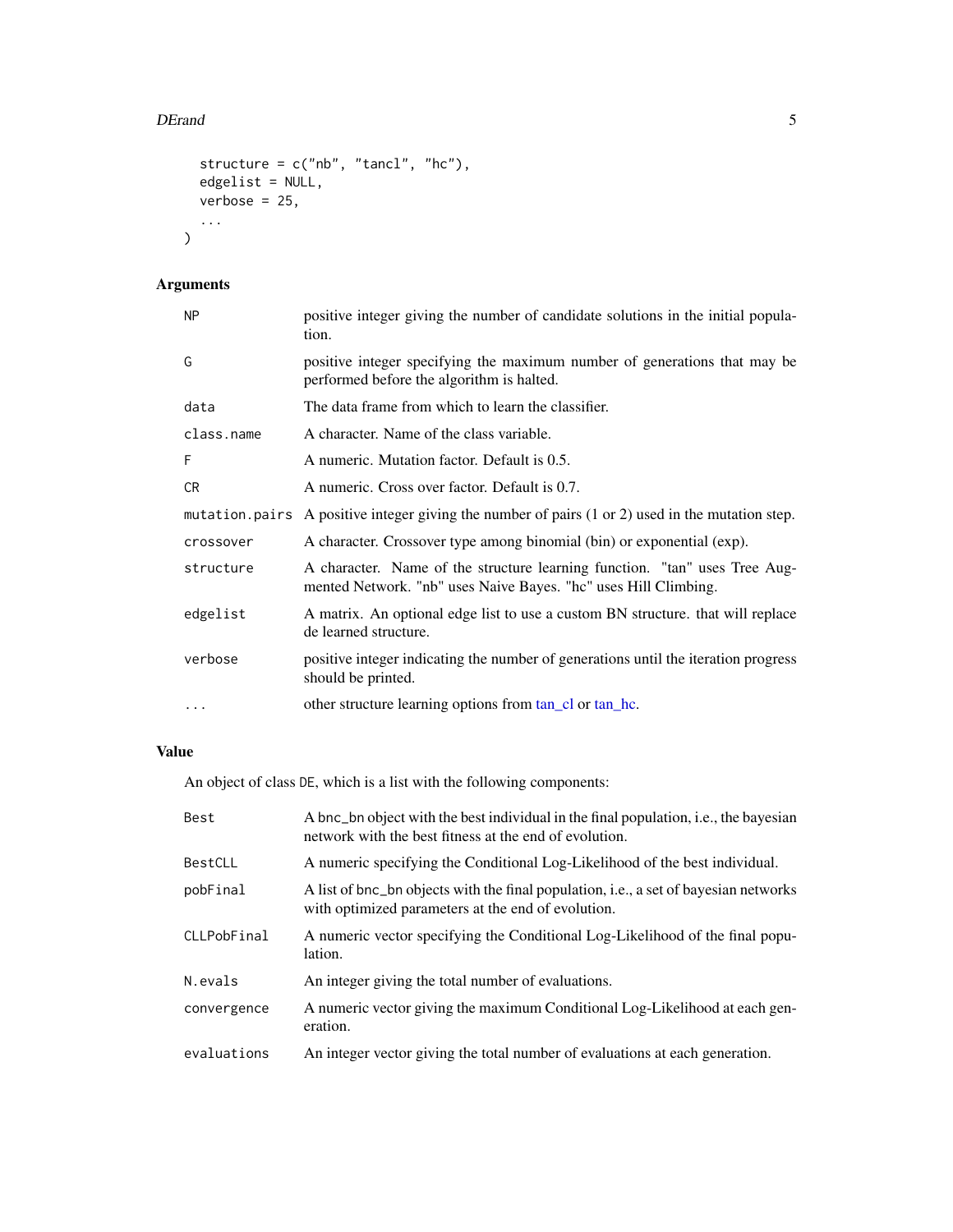### Examples

```
# Load data
data(car)
# Parameter learning with "rand/2/bin" variant
dpl.rand2bin <- DErand(NP=25, G=40, data = car, class.name = names(car)[7], F = 0.5,
CR = 0.5, mutation.pairs = 2, crossover = "bin", structure = "tan", edgelist = NULL,
verbose = 10# Print results
print(dpl.rand2bin)
## Not run: plot(dpl.rand2bin)
```
dplbnDE *Discriminative Parameter Learning of Bayesian Networks by Differential Evolution*

### Description

Implements Differential Evolution (DE) to train parameters of Bayesian Networks (BN) for optimizing the Conditional Log-Likelihood (Discriminative Learning) instead of the log-likelihood (Generative Learning). Any given BN structure encodes assumptions about conditional independencies among the attributes and will result in error if they do not hold in the data. Such an error includes the classification dimension. The main goal of Discriminative learning is minimize this type of error.

### Details

DE variants: Based on different strategies followed by the operators of DE, there are different variants, which define the way in which the mutant and trial vectors are generated. The most popular variant is called DE/rand/1/bin, where "DE" means Differential Evolution, the word "rand" indicates that the so-called base vector is randomly chosen, "1" is the number of vector pairs (i.e., vector differences to be calculated) chosen, and finally "bin" means that a binomial recombination is chosen. The following is a list with the available variants:

- [DErand](#page-3-1): Implements DE/rand/ variant with 1 or 2 pairs of vector differences, and binomial or exponential recombination. (Price and Storn, 1996)
- [DEbest](#page-2-1): Implements DE/best/ variant with 1 or 2 pairs of vector differences and binomial or exponential recombination. (Price and Storn, 1996)
- [jade](#page-6-1): A variant that includes some mechanisms to decrease the dependence to its parameter values such as F and CR. JADE uses a mutation strategy called DE/current-to-pbest, where  $p \in (0, 1]$ . Base vectors are selected from the best 100p maintaining diversity, uses an optional external archive. (Zhang and Sanderson, 2009)
- [lshade](#page-7-1): An improved version of JADE, LSHADE incorporates a Linear Population Size Reduction (LPSR) in order to improve the performance. (Tanabe and Fukunaga, 2014)

<span id="page-5-0"></span>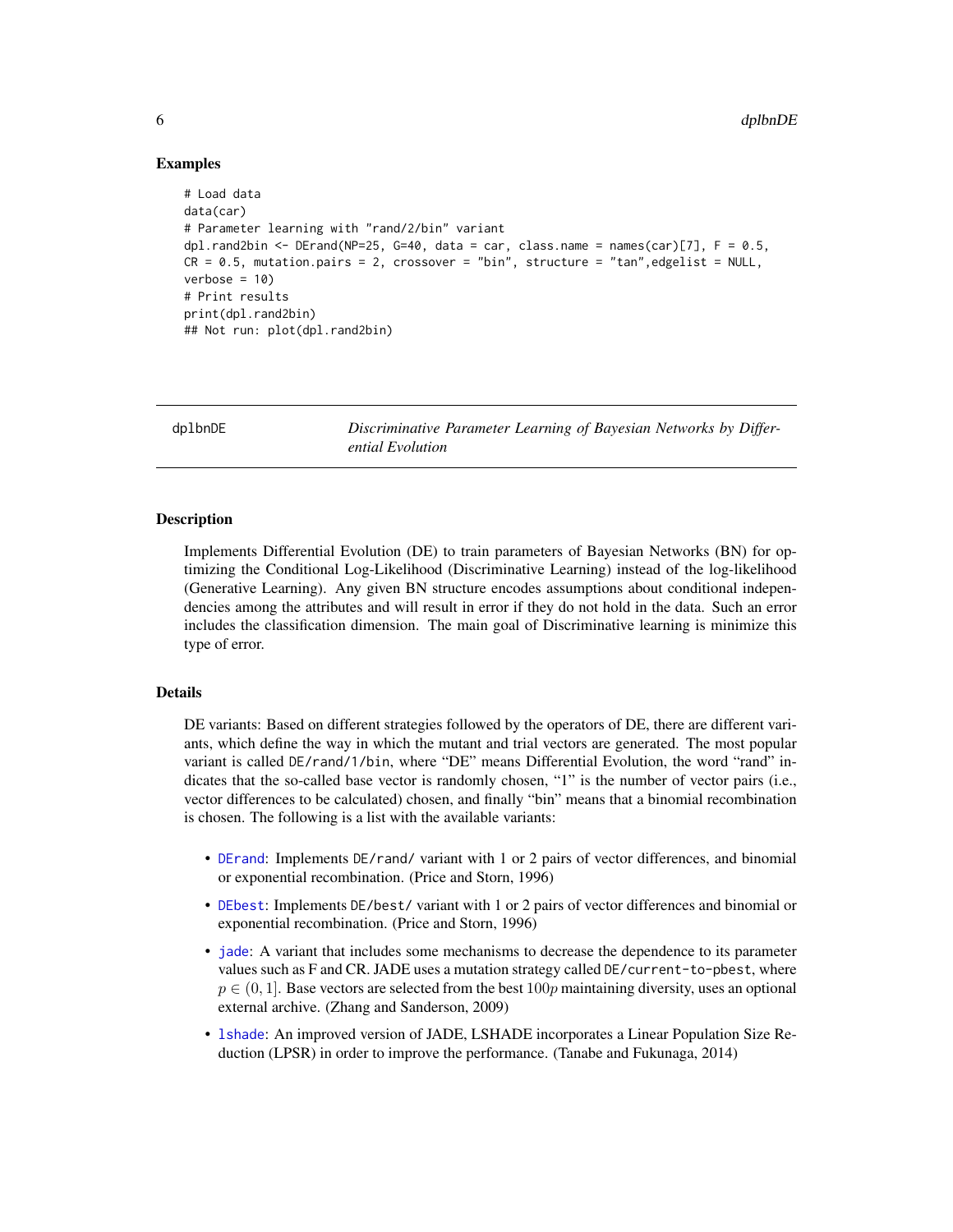### <span id="page-6-0"></span>References

Price K and Storn R (1996), Minimizing the real functions of the icec'96 contest by differential evolution. In *Proc. of IEEE C. Evol. Computat.*, pp. 842–844.

Zhang J and Sanderson A (2009). Jade: adaptive differential evolution with optional external archive. *IEEE Trans. Evol. Comput.*, pp. 945–958.

Tanabe R and Fukunaga A (2014). Improving the search performance of shade using linear population size reduction. In *Proc. of IEEE C. Evol. Computat.*, pp. 1658–1665.

<span id="page-6-1"></span>jade *Discriminative parameter learning of BN by JADE.*

### Description

Learn parameters of a Bayesian Network in a discriminative way by Adaptive Differential Evolution with optional external Archive

#### Usage

```
jade(
 NP = 40,G = 100,data,
 class.name,
  c = 0.1,
  structure = c("nb", "tancl", "hc"),
 pB = 0.05,
 edgelist = NULL,
  archive = TRUE,
  verbose = 25,
  ...
\mathcal{L}
```
### Arguments

| <b>NP</b>  | positive integer giving the number of candidate solutions in the initial popula-<br>tion.                                                     |
|------------|-----------------------------------------------------------------------------------------------------------------------------------------------|
| G          | positive integer specifying the maximum number of generations that may be<br>performed before the algorithm is halted.                        |
| data       | The data frame from which to learn the classifier.                                                                                            |
| class.name | A character. Name of the class variable.                                                                                                      |
| C          | A numeric. An adaptation parameter. Default is 0.1.                                                                                           |
| structure  | A character. Name of the structure learning function. "tan" uses Tree Aug-<br>mented Network. "nb" uses Naive Bayes. "hc" uses Hill Climbing. |
| pB         | A numeric. JADE mutation strategy.                                                                                                            |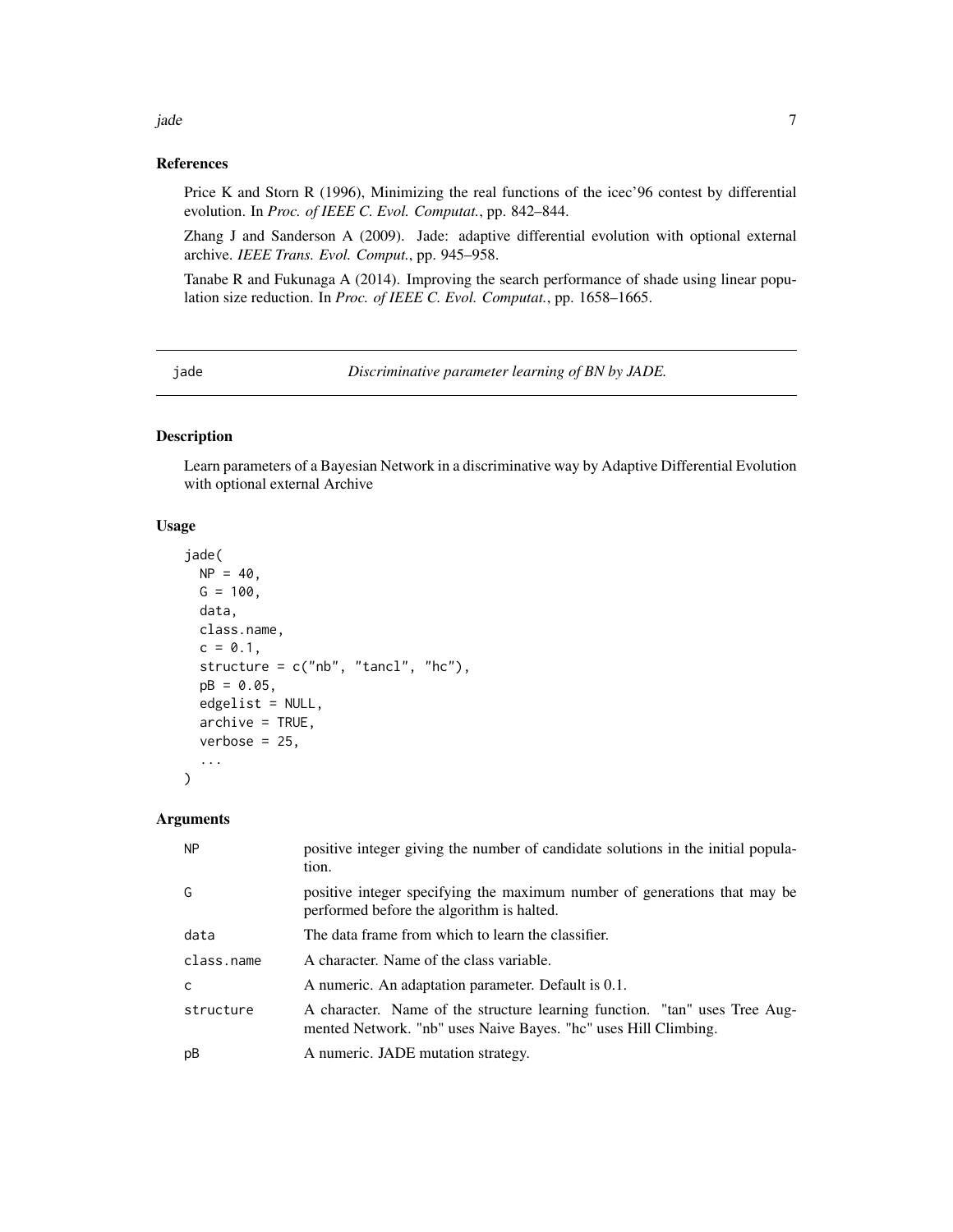<span id="page-7-0"></span>8 lshade and the state of the state of the state of the state of the state of the state of the state of the state of the state of the state of the state of the state of the state of the state of the state of the state of t

| edgelist  | A matrix. An optional edge list to use a custom BN structure that will replace<br>de learned structure.                        |
|-----------|--------------------------------------------------------------------------------------------------------------------------------|
| archive   | A logical. If TRUE, trial vector r2 is randomly selected from the union of the<br>current population and the external archive. |
| verbose   | positive integer indicating the number of generations until the iteration progress<br>should be printed.                       |
| $\ddotsc$ | other structure learning options from tan_cl or tan_hc.                                                                        |

### Value

An object of class DE, which is a list with the following components:

| Best        | A bnc_bn object with the best individual in the final population, i.e., the bayesian<br>network with the best fitness at the end of evolution. |
|-------------|------------------------------------------------------------------------------------------------------------------------------------------------|
| BestCLL     | A numeric specifying the Conditional Log-Likelihood of the best individual.                                                                    |
| pobFinal    | A list of bnc_bn objects with the final population, i.e., a set of bayesian networks<br>with optimized parameters at the end of evolution.     |
| CLLPobFinal | A numeric vector specifying the Conditional Log-Likelihood of the final popu-<br>lation.                                                       |
| N.evals     | An integer giving the total number of evaluations.                                                                                             |
| convergence | A numeric vector giving the maximum Conditional Log-Likelihood at each gen-<br>eration.                                                        |
| evaluations | An integer vector giving the total number of evaluations at each generation.                                                                   |

### Examples

```
# Load data
data(car)
# Parameter learning with "JADE with Archive" variant, and structure with
# hill-climbing algorithm, so argument "k" must be provided.
dpl.jade <- jade(NP=40, G=50, data = car, class.name = names(car)[7], c = 0.1,
structure = "hc", pB=0.05, edgelist = NULL, archive = TRUE, verbose = 5, k = 3)
# Print results
print(dpl.jade)
## Not run: plot(dpl.jade)
```
<span id="page-7-1"></span>lshade *Discriminative parameter learning of BN by L-SHADE.*

### Description

Learn parameters of a Bayesian Network in a discriminative way by Success-History based Adaptive Differential evolution with a Linear Population Size Reduction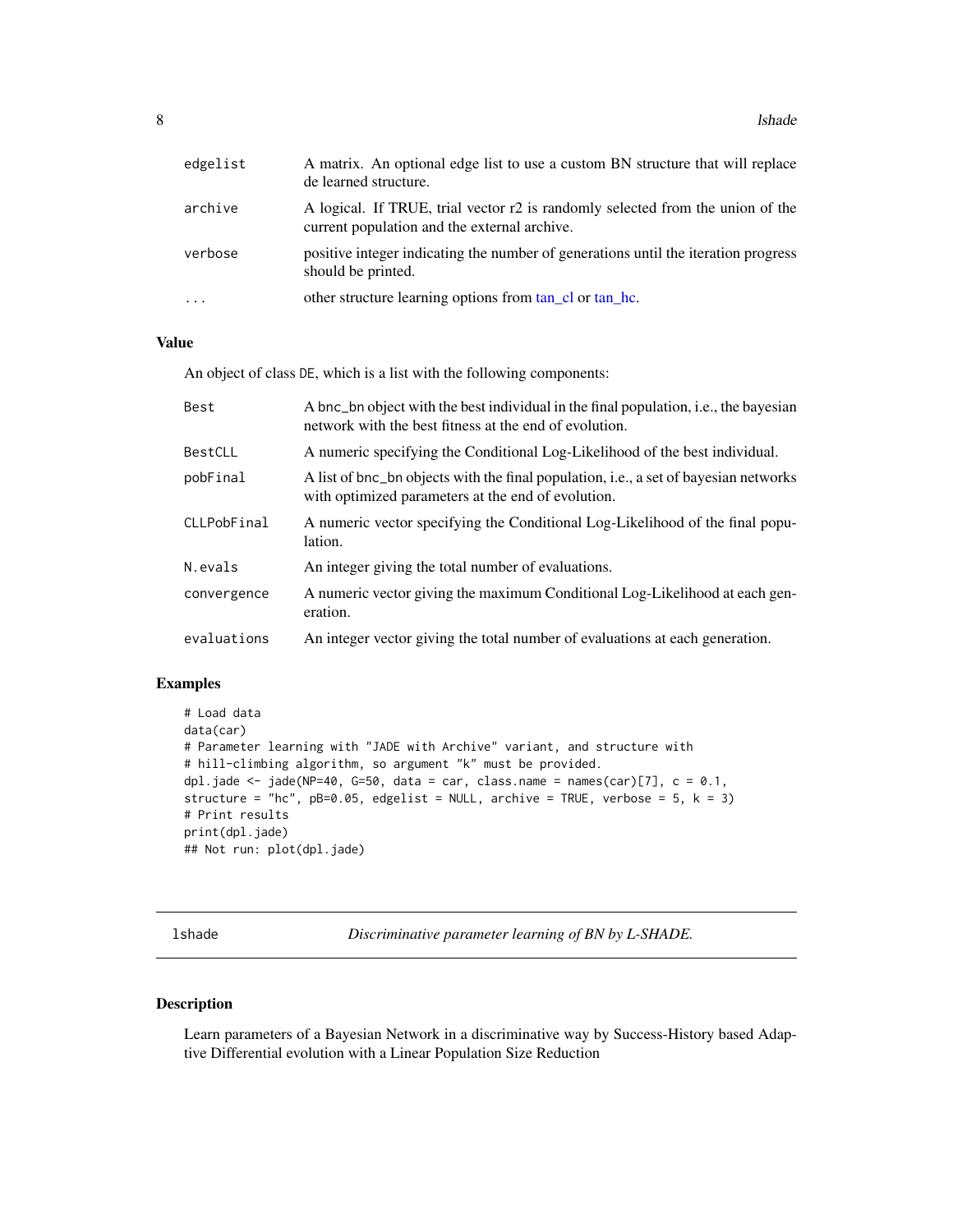### <span id="page-8-0"></span>lshade 9 and 2012 and 2013 and 2013 and 2013 and 2013 and 2013 and 2013 and 2013 and 2013 and 2013 and 2013 and 2013 and 2013 and 2013 and 2013 and 2013 and 2013 and 2013 and 2013 and 2013 and 2013 and 2013 and 2013 and 20

### Usage

```
lshade(
  NP = 40,G = 100,data,
  class.name,
  c = 0.1,
  structure = c("nb", "tancl", "hc"),
  pB = 0.05,
  edgelist = NULL,
  verbose = 25,
  ...
\overline{\phantom{a}}
```
### Arguments

| <b>NP</b>  | positive integer giving the number of candidate solutions in the initial popula-<br>tion.                                                     |
|------------|-----------------------------------------------------------------------------------------------------------------------------------------------|
| G          | positive integer specifying the maximum number of generations that may be<br>performed before the algorithm is halted.                        |
| data       | The data frame from which to learn the classifier.                                                                                            |
| class.name | A character. Name of the class variable.                                                                                                      |
| C          | Numeric. An adaptation parameter. Default is 0.1.                                                                                             |
| structure  | A character. Name of the structure learning function. "tan" uses Tree Aug-<br>mented Network. "nb" uses Naive Bayes. "hc" uses Hill Climbing. |
| рB         | Numeric. JADE mutation strategy.                                                                                                              |
| edgelist   | A matrix. An optional edge list to use a custom BN structure that will replace<br>de learned structure.                                       |
| verbose    | positive integer indicating the number of generations until the iteration progress<br>should be printed.                                      |
| $\ddotsc$  | other structure learning options from tan_cl or tan_hc.                                                                                       |

### Value

An object of class DE, which is a list with the following components:

| Best        | A bnc_bn object with the best individual in the final population, i.e., the bayesian<br>network with the best fitness at the end of evolution. |
|-------------|------------------------------------------------------------------------------------------------------------------------------------------------|
| BestCLL     | A numeric specifying the Conditional Log-Likelihood of the best individual.                                                                    |
| pobFinal    | A list of bnc_bn objects with the final population, i.e., a set of bayesian networks<br>with optimized parameters at the end of evolution.     |
| CLLPobFinal | A numeric vector specifying the Conditional Log-Likelihood of the final popu-<br>lation.                                                       |
| N.evals     | An integer giving the total number of evaluations.                                                                                             |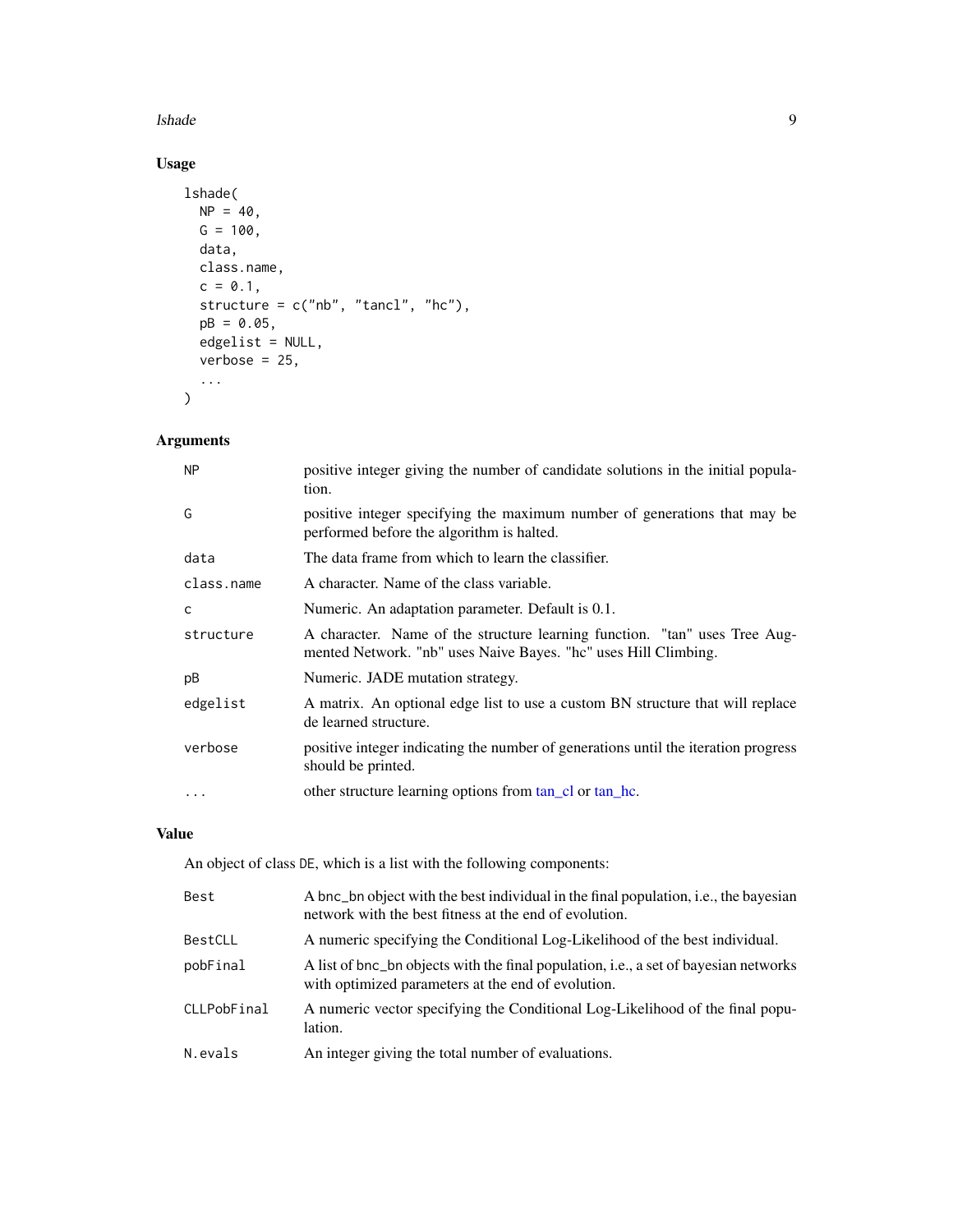### <span id="page-9-0"></span>Examples

```
# Load data
data(car)
# Parameter learning with "LSHADE" variant
dpl.lshade <- lshade(NP=40, G=50, data = car, class.name = names(car)[7], c = 0.1,
structure = "tan", pB=0.05, edgelist = NULL, verbose = 5)
# Print results
print(dpl.lshade)
## Not run: plot(dpl.lshade)
```
### plot.DE *Plot main results of evolution*

### Description

Plot main results of evolution

#### Usage

## S3 method for class 'DE'  $plot(x, \ldots)$ 

### Arguments

|   | A list of structures with parameters learned by DE. |
|---|-----------------------------------------------------|
| . | further arguments passed to plot.                   |

### Value

Nothing. Side-effect: plots graphs.